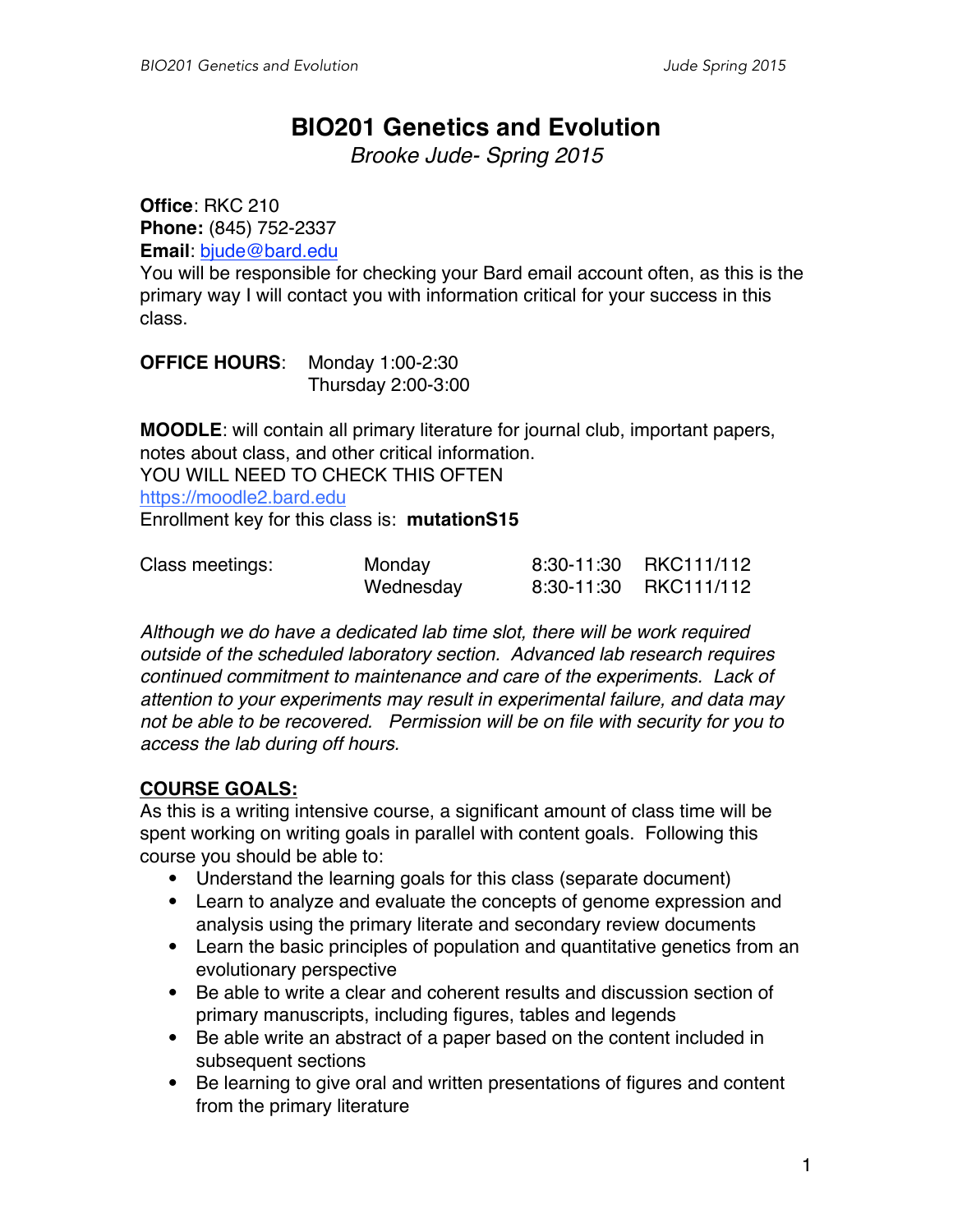#### **TEXTBOOKS**

The genetics textbook listed is a reference, for you to consult for background information. I will put a copy out on the RKC pods for use if you choose not to purchase the text, however, I will be suggesting readings from these textbooks to provide background information. The writing text should be a purchased text, as you will likely be assigned from it in future biology courses!

Genetic Analysis: and integrated approach Mark F. Sanders John L. Bowman Benjamin Cummings Publishing 12/14/2011 ISBN-10: 0321732502 • ISBN-13: 9780321732507

Writing in the Biological Sciences

Author: Angelika Hofmann **Publisher:** Oxford University Press, USA; 2013

**ISBN:** 978-0-19-976528-7

#### **SUGGESTED COMPUTER PROGRAMS:**

Papers: (http://www.papersapp.com/mac/) ~\$48 for student license **Dropbox-** use for all file back up, and to share files between group members **Evernote-** use to take notes, store documents, backup work, use as a lab notebook

#### **EXAMS AND ASSIGNMENTS:**

In terms of course grading, this course will have:

- 3 exams, (2 mid term exams, 1 final)
- in class assignments
- responses on course blog
- various homework/problem sets
- 2 short writing assignments
- multiple lab write up assignments

#### **WRITING TUTOR:**

Our class will be working closely with a Writing Fellow from the Learning Commons. Working with a Writing Fellow is an excellent way to get the most out of the writing component of this class, as you will get feedback on three of your drafts and have the opportunity to revise your papers. Becoming comfortable and proficient at revision is perhaps the single-most important aspect of developing as a college writer, and the tutors assigned to this class will work with you to sharpen these skills. Note that tutors are not meant to be experts in the texts that we read in this class. Rather, they offer a second pair of eyes on your writing, a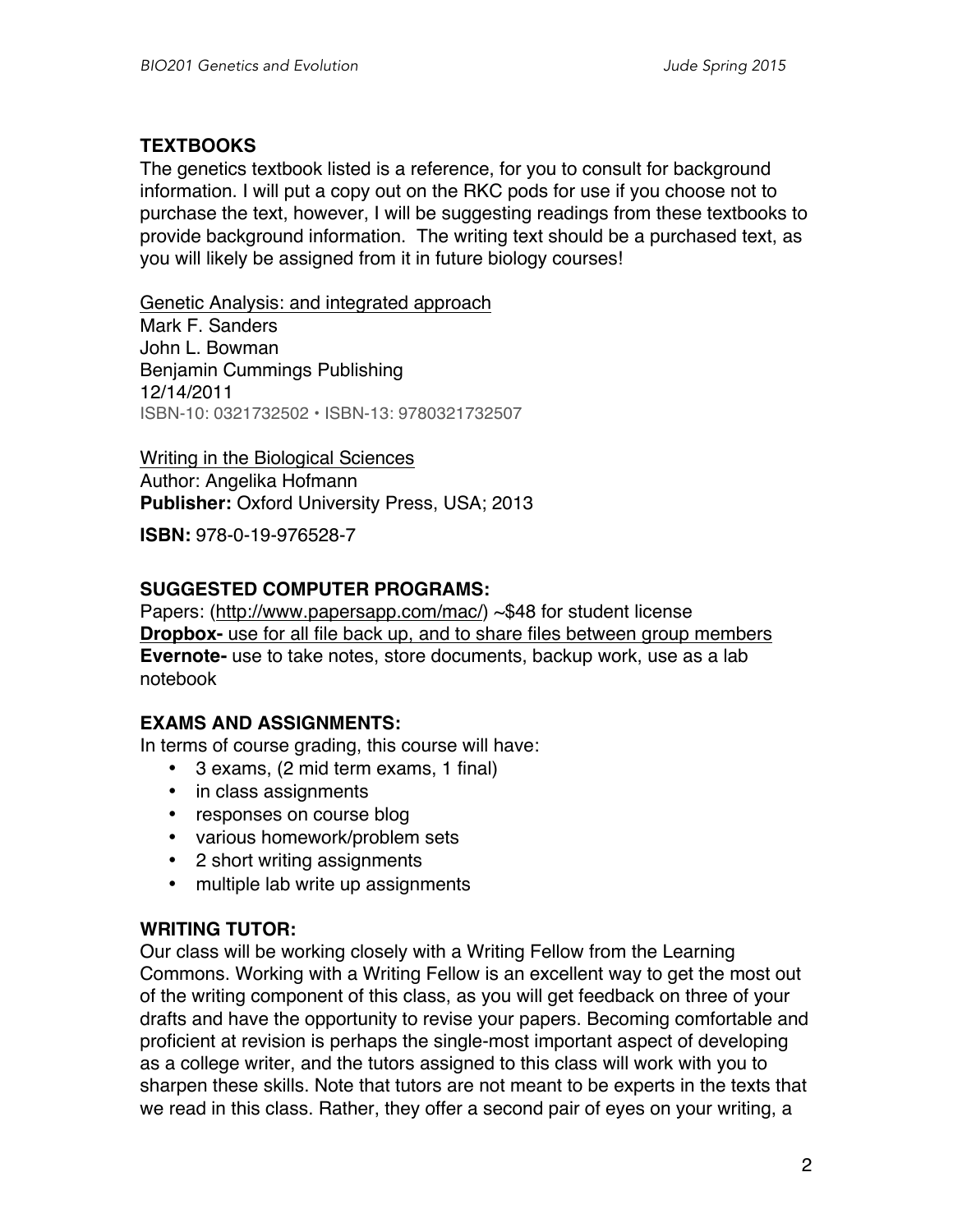chance to strengthen your thesis and argument, and an active sounding board for your ideas. Virtually all writers (including your professors here at Bard) rely on feedback from their peers on their written work. Because this process has the potential to contribute significantly to your development as a writer, these meetings with tutors are required, and any missed appointments will be reported to me and will lower your grade. **The writing tutors for this class are Andrea Szegedy-Maszak (as3395@bard.edu) and Shaya French (sf1357@bard.edu).** It will be required for you to meet with a tutor AT LEAST twice this semester to go over a draft of a writing assignment. Failure to meet with the writing tutor will result in a reduction of the overall class grade. **Keep in mind that a writing tutoring session is not the same as a content tutoring. In a writing tutoring session you should be comfortable with the biology/genetics content and should be looking for help from the perspective of writing style and mechanics.** *If you require a content tutor, please seek one out in advance of the writing tutoring session.*

#### **READINGS:**

It will be critical to be up to date with the readings prior to attending class. Typically we will be examining primary literature as a class or in small groups. It is your responsibility to bring the papers to class with you (if I've handed them out), and to have read the papers/portions of papers assigned. Failure to read the papers will limit your ability to participate in class presentations and discussions and could negatively impact your grade. **This semester there will also be writing responses on Moodle2 for you to submit as well as in class responses.**

## **LABORATORY:**

The purpose of the lab section is to give you hands on experience for some of the concepts we will be going over in class. Additionally, the lab provides a forum to tackle inquiry-based questions, analyze data, and present that data in a written format.

Lab projects for this course will be conducted in pairs. It will be the responsibility of all group members to participate fully in ALL aspects of the project. All sections of written assignments will be written and handed in individually- no exceptions. All writing and assignments must be your own, *copying from lab partners or other students in the class is not permitted***.** Use of work that is not your own is subject to penalties of plagiarism, detailed below.

#### **There will be work required outside of the scheduled class meetings. Permission will be on file with security for you to access the lab during off hours.**

## **ATTENDANCE POLICY:**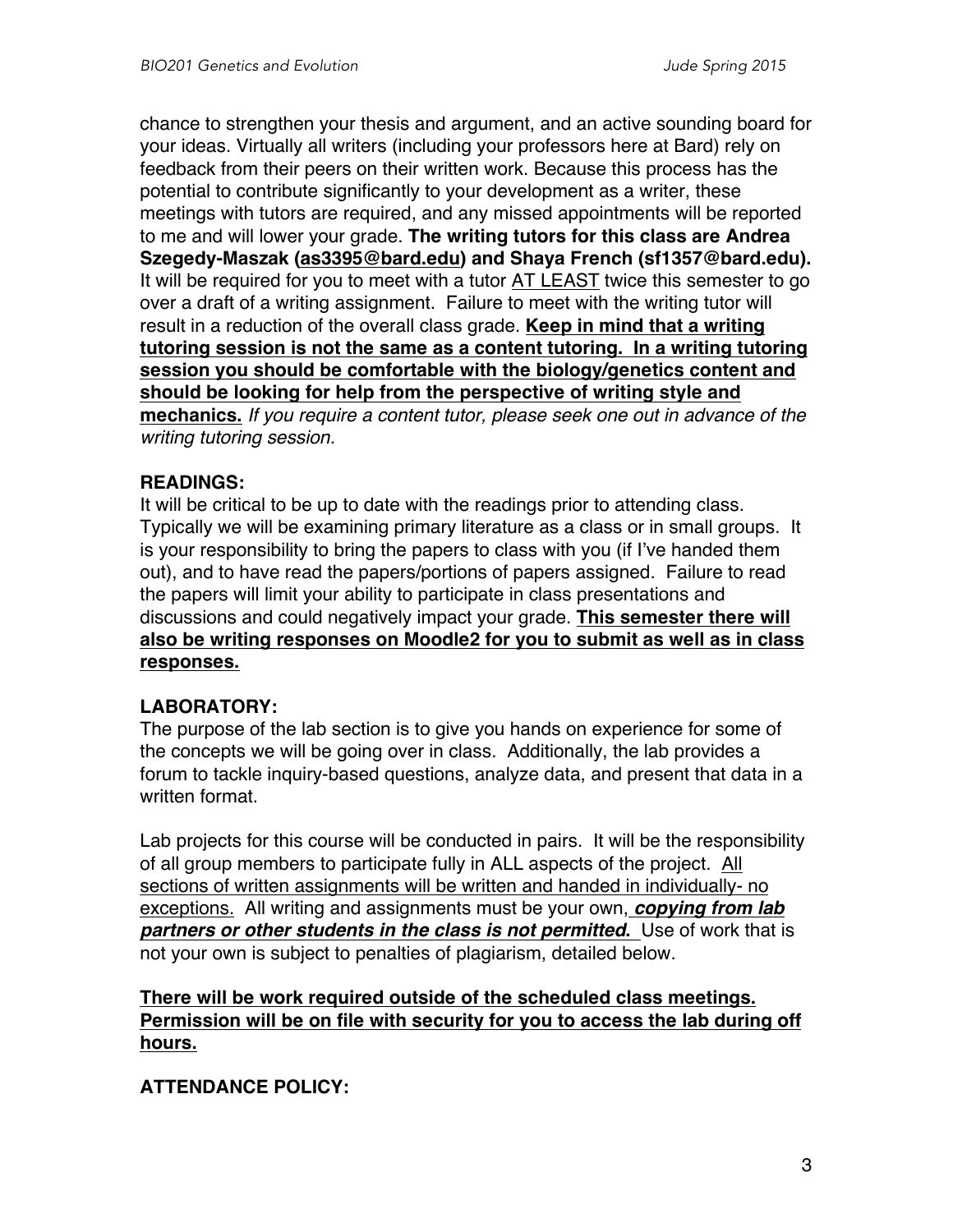Attendance for all classes is highly suggested. Due to the high level of class participation, your presence at all sessions will be critical for keeping up with the material to do well in the class. If you will be absent, and you know in advance, please make me aware so that arrangements can potentially be made to make up the work.

#### **SNOW ATTENDANCE POLICY:**

In the event that the official Bard Shuttle is cancelled during the start time of our class (8:30 AM Mondays, Wednesdays), class will be cancelled. Shuttle cancellation is announced via the emails and the college's transportation website and the E2 Campus Alert System (http://www.bard.edu/alerts/). Should this occur, you will be required to check on the class Moodle page, as there may be an assignment posted (likely a reading or case study) to complete in lieu of the class meeting.

**Late arrivals to class are not acceptable**, as it disrupts those who have arrived on time, and you will likely miss whatever information delivered (usually announcements and reminders) in the first few minutes.

*Multiple unexcused absences and repeated late arrivals to class will likely negatively impact your final grade.*

#### **ALL ASSIGNMENTS MUST BE SUBMITTED ELECTRONICALLY VIA MOODLE (or on class blog page, where appropriate)**

| Graded assignments                     | Date       | Weight |
|----------------------------------------|------------|--------|
| Exam 1                                 | 2/23/2015  | 12.5%  |
| Exam 2                                 | 3/30/2015  | 12.5%  |
| Exam 3                                 | 5/13/2015  | 15%    |
| Primary Literature Analysis Paper 1    | 3/2/2015   | 10%    |
| Primary Literature Analysis Paper 2    | 4/28/2015  | 10%    |
| Lab Write ups                          | <b>TBA</b> | 20%    |
| Class and Lab attendance/participation |            |        |
| (including blog comments)              |            | 10%    |
| Problem Sets, class assignments        |            | 10%    |

All assignments will be due by 11:59 pm of the stated due date

Grade Distribution

| A  | 94-100 |
|----|--------|
| А- | 90-93  |
| B+ | 87-89  |

B 84-46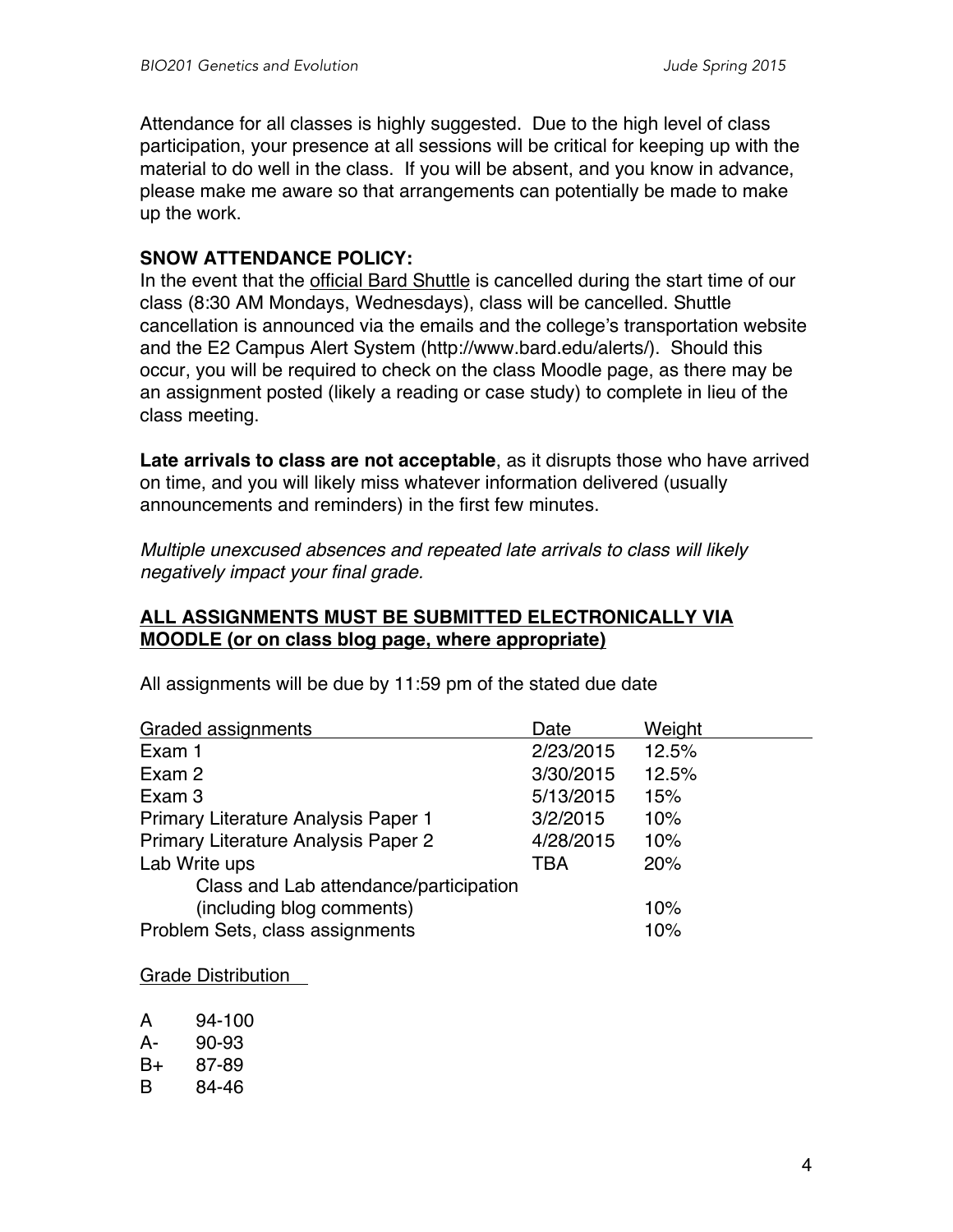| В- | 80-83 |
|----|-------|
|    |       |

- C+ 77-79
- C 74-76
- C- 70-73
- D 60-69
- $F \sim 60$

### **MISSED WORK/LATE WORK POLICY:**

Work is to be handed in on time. Late work will be accepted for 7 days past the due date- however 5% will be taken off automatically for each day the work is late. Work handed in 1 week past the due date will not be graded.

### **ACADEMIC HONESTY/ PLAGIARISM/ CHEATING:**

The following is taken from the Bard Student handbook concerning plagiarism and academic honesty:

"To plagiarize is to "steal and pass off as one's own the ideas, words, or writings of another." This Webster's Dictionary definition is quite straightforward, but it is possible for students to plagiarize inadvertently if they do not carefully distinguish between their own ideas or paper topics and those of others. The Bard faculty regards acts of plagiarism very seriously." The Student Handbook as well as the Bard Academic Resource Center has suggestions for avoiding academic dishonesty and plagiarism, as well as the penalties that they can invoke.

It will be considered as cheating on an assignments or exams if you are witnessed using ineligible resources for an assignment or during an exam (ie. looking up material online, in a book, in your notes, on Moodle), asking another for an answer, looking at another's work prior to writing your answer. If you have a question as to whether a source is eligible for use, you should ask me prior to using it for clarification (ie. working in groups on a homework assignment).

**In this class, evidence of plagiarism or cheating on an assignment or exam will result in a score of 0 on the assignment or exam, in addition to other sanctions, including, but not limited to: report to Dean of Academic Affairs office and criteria sheet documentation. 2 or more incidents of cheating and/or plagiarism will result in an F for the course.**

## **SERVICES FOR STUDENTS WITH DISABILITIES:**

http://inside.bard.edu/academicresources/academics/services.shtml

"Statement of non-discrimination on the basis of learning or psychological disability : In compliance with Section 504 of the Rehabilitation Act of 1973 and the Americans with Disabilities Act of 1990, Bard College is committed to providing otherwise qualified individuals with disabilities equal access to the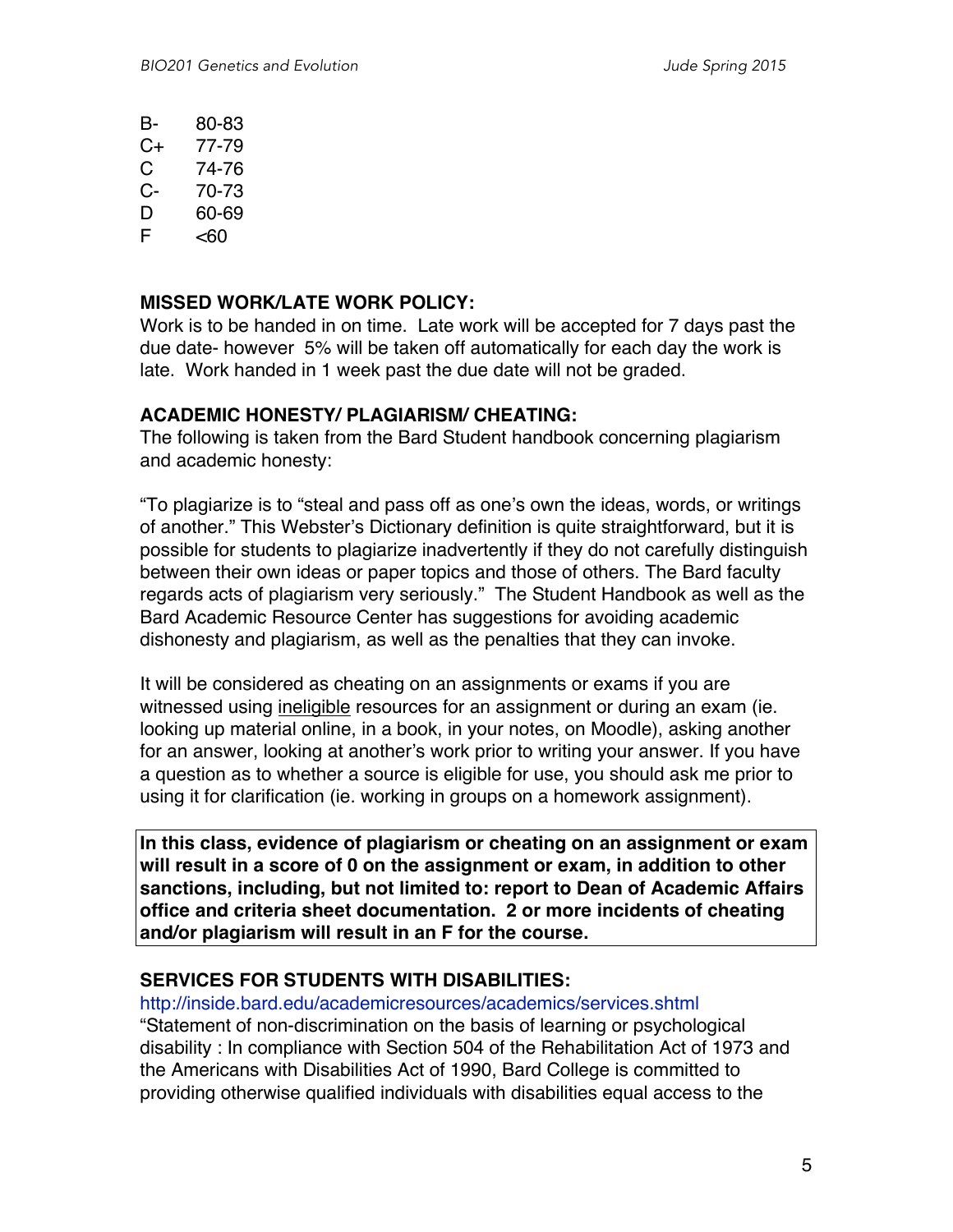College's academic courses, programs, and activities. In support of this mission, the College provides services and reasonable accommodations to self-identified students who present the appropriate documentation.

Procedure for Registering for Accommodations

Students who claim learning or psychological disabilities should register with The Disability Support Coordinator in the Academic Resources Center at the start of the semester or as soon as the diagnosis of disability is made. The student will be asked to present documentation supporting the claim to disability and suggested accommodations."

Forms for download:

http://www.bard.edu/admission/forms/pdfs/disability.pdf

Resources: Bard Academic Resource Center - The Learning Commons : Resources for dealing with grammar, bibliography, citations, help writing papers, tutors etc. It is a phenomenal resource; you should check it out as early as possible in the semester and keep the site bookmarked. In fact, here it is!! http://inside.bard.edu/academicresources/about/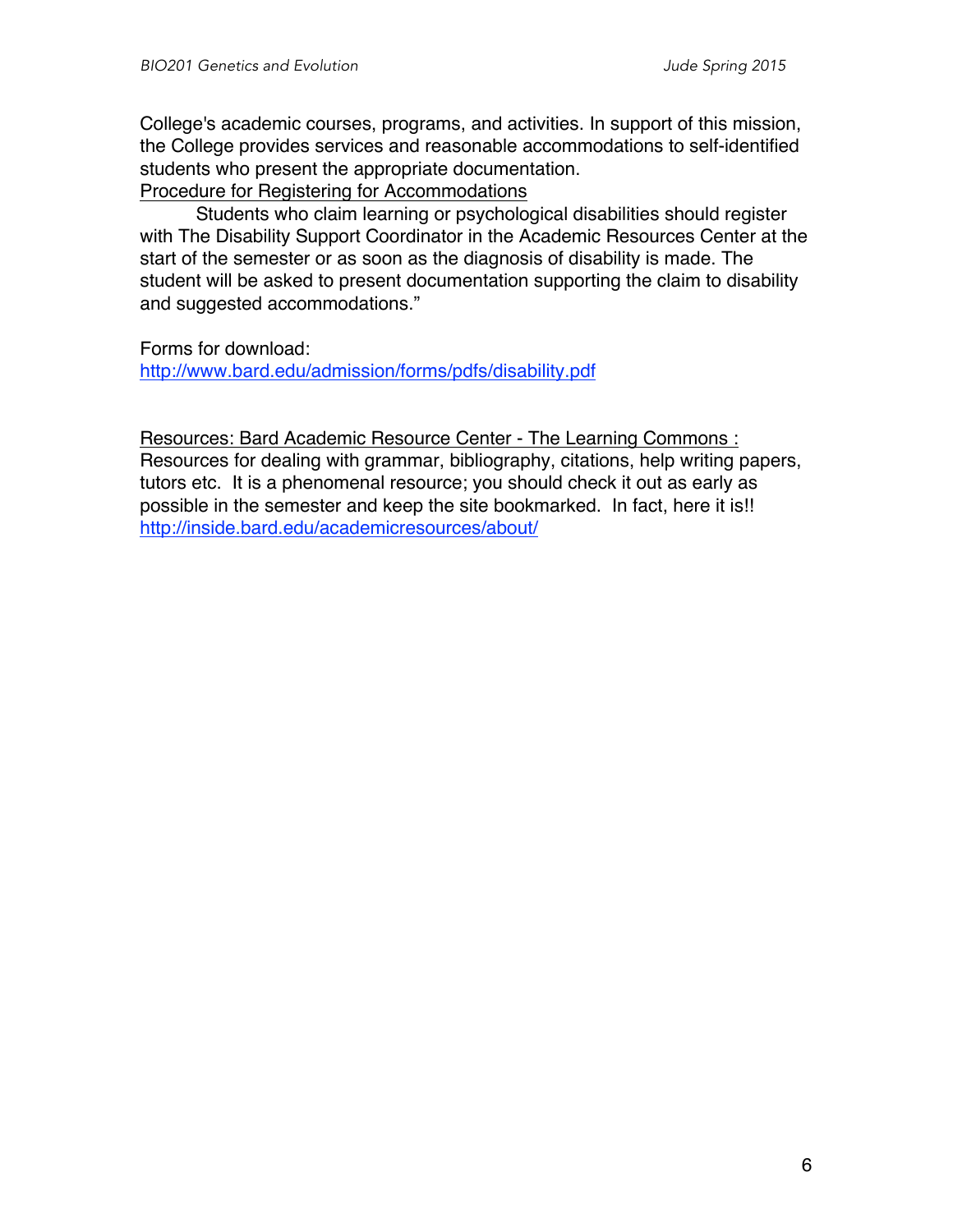# *BIO201 Course Reading List*

\*\**subject to change- please see Moodle2 and be alert in classes for additional or changed reading assignments\*\**

#### **Week 1: Molecular basis of heredity, variation, evolution, transmission genetics**

- Ketchum et al. *Novel North American Hominins, Next Generation Sequencing of Three Whole Genomes and Associated Studies*, 2012
- Kean, Chapter 1, *The Violinist's Thumb* \*See assignment sheet
- Hofmann, Chapter 1 and 2, *Writing in the Biological Sciences,* 2014
- Crick, *Central Dogma of Molecular Biology*, 1970
- Prusiner, Nobel Lecture, *Prions,* 1997

#### **Week 2/3: Genetic analysis of quantitative traits, population genetics, genetic drift**

- Mackay, *Epistasis and quantitative traits: using model organisms to study gene–gene interactions,* 2014
- Mackay et al. *The genetics of quantitative traits: challenges and prospects*
- Kowalko et al. *Genetic analysis of the loss of schooling behavior in cavefish reveals both sight-dependent and independent mechanisms*
- Linnen et al. *Adaptive Evolution of Multiple Traits Through Multiple Mutations at a Single Gene*
- Weber et al. *Discrete genetic modules are responsible for complex burrow evolution in Peromyscus mice*

#### **Week 4: Epigenetics**

- Herb, *Epigenetics as an answer to Darwin's "special difficulty"*
- Vargas, *Did Paul Kammerer Discover Epigenetic Inheritance? A modern look at the controversial midwife toad experiments*
- Haig, *The (Dual) Origin of Epigenetics*
- Foret et al., *DNA methylation dynamics, metabolic fluxes, gene splicing, and alternative phenotypes in honey bees*
- Lyko et al., *The Honey Bee Epigenomes: Differential Methylation of Brain DNA in Queens and Workers*

#### **Week 5: DNA replication, chromosomal licensing, cell division**

- Kabeche and Compton, *Cylin A regulates kinetochore microtubules to promote faithful chromosome segregation*
- Simon and Schwacka *The Mcm2-7 Replicative Helicase: A Promising Chemotherapeutic Target*
- Blow and Dutta (R) *Preventing Re-Replication of Chromosomal DNA*
- Koren et al. *Genetic Variation in Human DNA Replication Timing*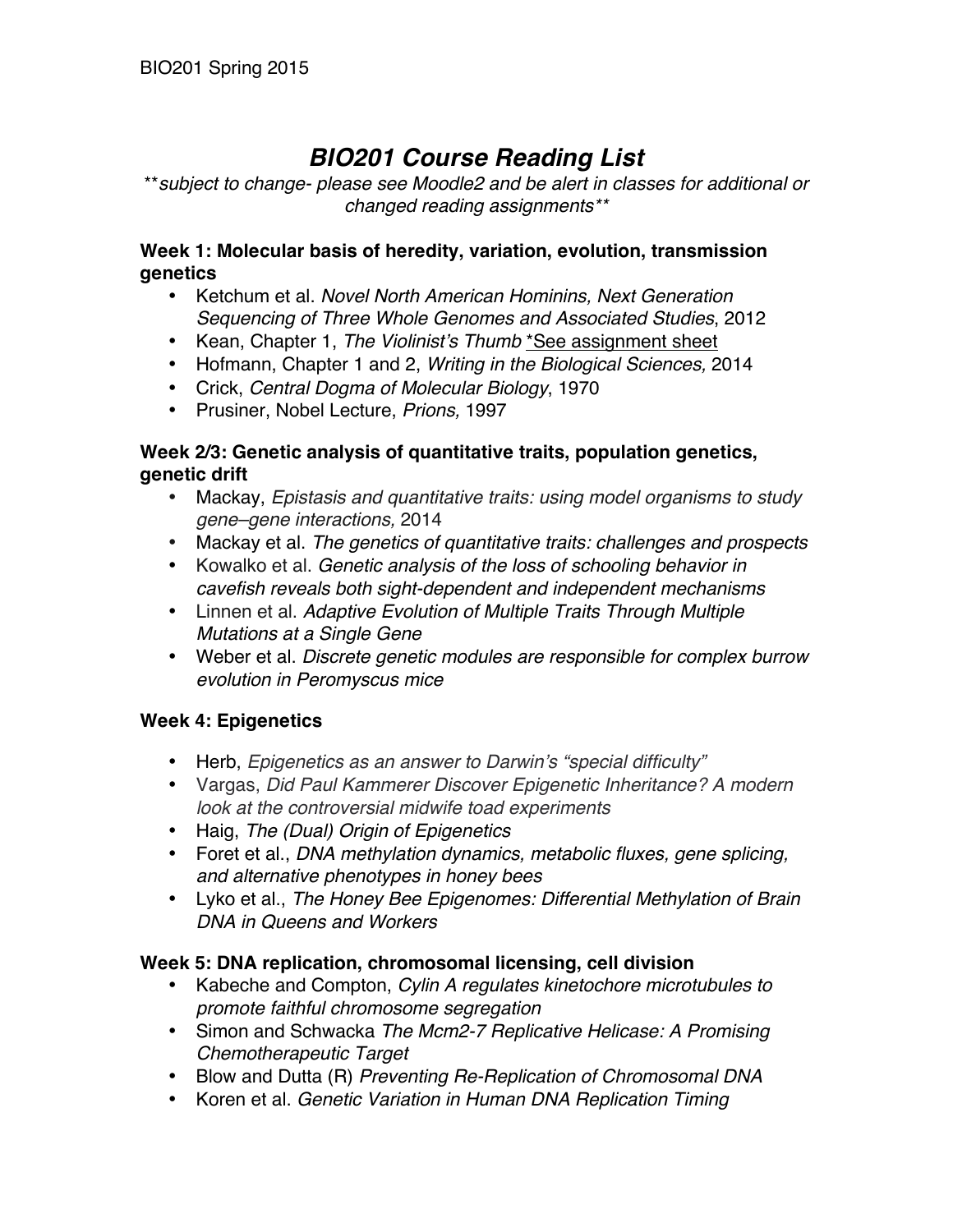#### **Week 6/7: Transcription and Translational dynamics**

- Gingold et al. *A Dual Programfor Translation Regulationin Cellular Proliferation and Differentiation*
- Novoa and De Pouplana (R) *Speeding with control: codon usage, tRNAs, and ribosomes*
- Novoa et al. *A Role for tRNA Modificationsin Genome Structure and Codon Usage*
- Ginglold and Pilpel (R), *Determinants of translation efficiency and accuracy*

### **Week 8: Spring Break**

#### **Week 9: Genetic regulation**

- Radtke and Raj, *The role of notch in tumorigenesis: oncogene or tumor suppressor?*
- Matsumoto et al. *A functional genomics strategy reveals* clockwork orange *as a transcriptional regulator of the* Drosophila *circadian clock*
- Lewis et al. *Angelman syndrome imprinting center encodes a transcriptional promoter*

### **Week 10: RNA, gene therapy**

- Mand et al. *Predictive genetic testing in minors for late-onset conditions: a chronological and analytical review of the ethical arguments.*
- Aiuti et al. *Gene therapy for immunodeficiency due to adenosine deaminase deficiency.*
- Meng et *al Towards a therapy for Angelman syndrome by targeting a long non-coding RNA*

#### **Week 11: Mutagenesis and DNA repair pathways**

- Keskin et al. Transcript-RNA-templated DNA recombination and repair
- Guo et al. Protein tolerance to random amino acid change

## **Week 12/13: ENCODE**

- Graur, *On the Immortality of Television Sets: "Function" in the Human Genome According to the Evolution-Free Gospel of ENCODE*
- Djebali et al. *Landscape of transcription in human cells*
- *An integrated encyclopedia of DNA elements in the human genome*
- Carninci, *Mice in the ENCODE Spotlight*
- Stergachis et al. *Conservation of trans-acting circuitry during mammalian regulatory evolution*

## **Week 14: Genomics/ Applications and Advances**

• Annaluru et al. *Total Synthesis of a Functional Designer Eukaryotic Chromosome*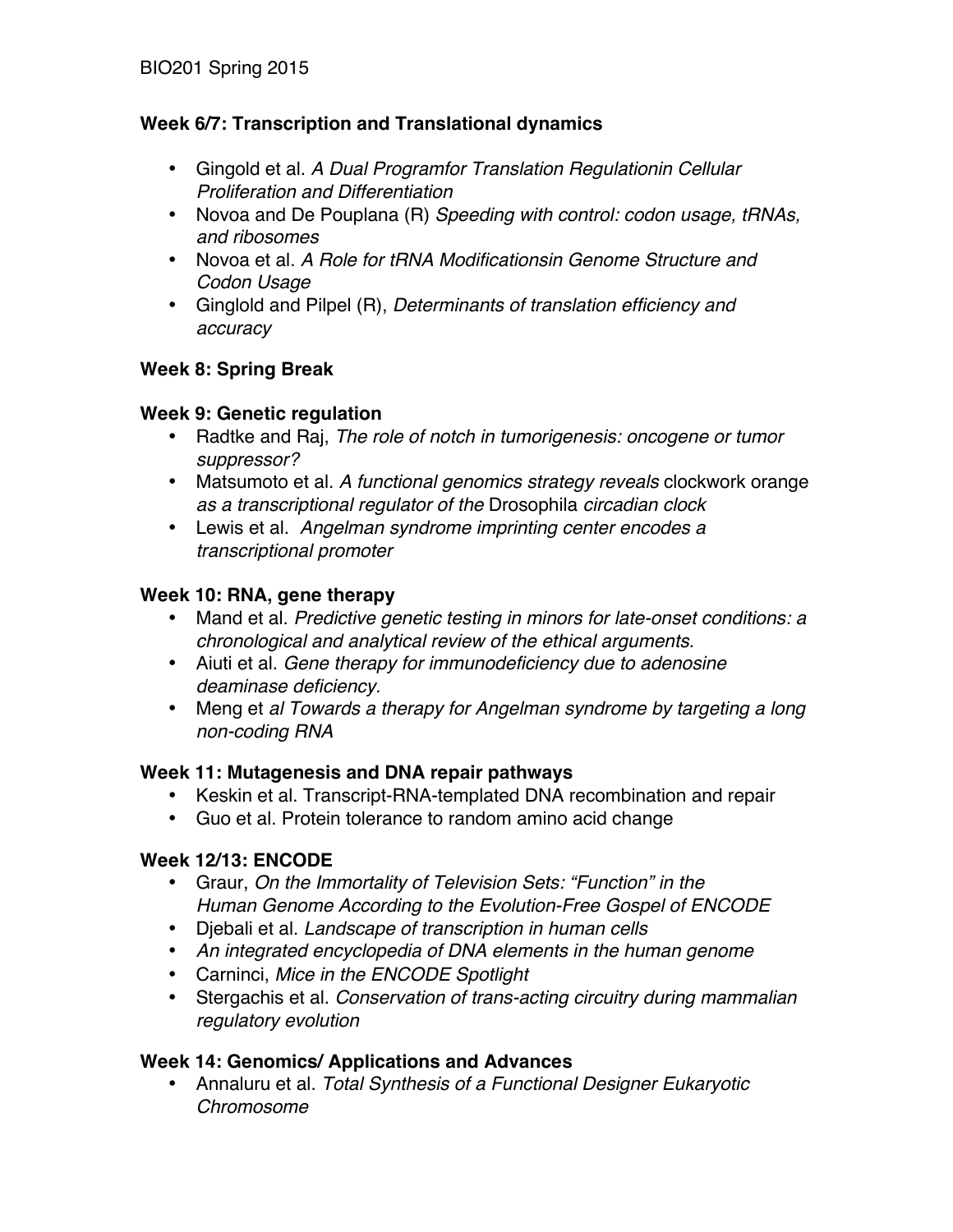• Malyshev et al. *A semi-synthetic organism with an expanded genetic alphabet*

### **Week 15: Human Genetic Disorders**

TBD

# **BIO201 Laboratory Related Readings**

- Mackay, *The Drosophila melanogaster Genetic Reference Panel*
- Mackay, *QUANTITATIVE TRAIT LOCI IN DROSOPHILA: Mutations and quantitative genetic variation: lessons from Drosophila*
- Stone, *Joint genotyping on the fly: identifying variation among a sequenced panel of inbred lines.*
- Nichols et al. *Methods to assay Drosophila behavior*
- Gerber et al. *Odor–Taste Learning Assays in Drosophila Larvae*
- Berni et al. *Using Neurogenetics and the Warmth-Gated Ion Channel TRPA1 to Study the Neural Basis of Behavior in* Drosophila.
- Colinet et al. *Functional characterization of the Frost gene in* Drosophila *melanogaster: importance for recovery from chill coma*.
- Lee et al. *Genetic mapping of adaptive wing size variation in* Drosophila *simulans*
- King et al*. Using Drosophila melanogaster To Identify Chemotherapy Toxicity Genes*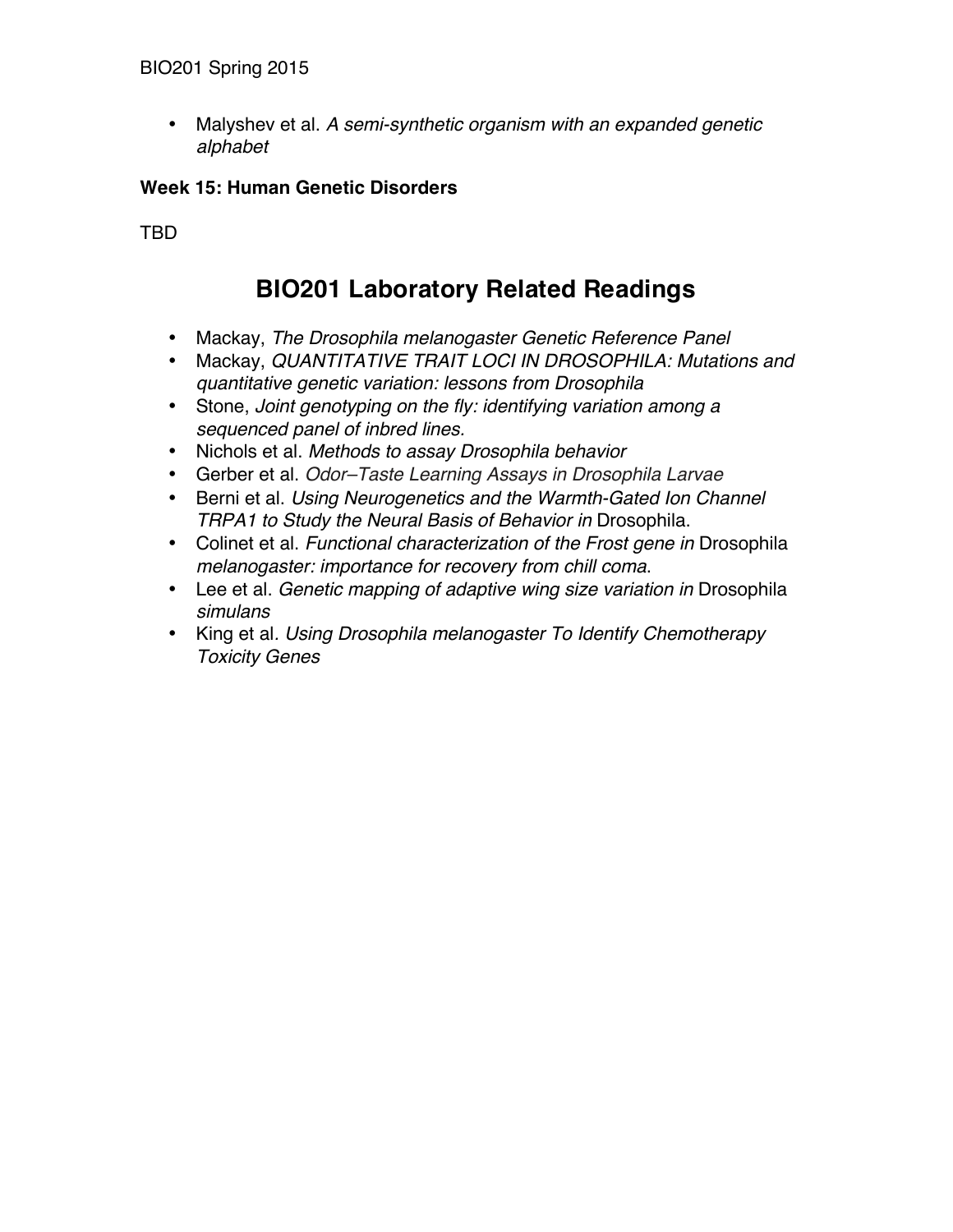#### *After completing this course you should be able to:*

**1. Analyze phenotypic data and deduce possible modes of inheritance (e.g. dominant, recessive, autosomal, X-linked, cytoplasmic) from family histories.**

- $\Box$  Draw a pedigree based on information provided.
- $\Box$  Calculate the probability that an individual in a pedigree has a particular genotype.
- $\Box$  Define the terms "incomplete penetrance," "variable expressivity," and "sex-limited phenotype," and explain how these phenomena can complicate pedigree analysis.

#### **2. Describe the molecular anatomy of genes and genomes.**

- $\Box$  Differentiate between a gene and an allele.
- $\Box$  Diagram a typical eukaryotic gene and indicate the locations of (a) regions that are genic but are not coding, (b) regions that are transcribed but not translated, and (c) regions that are both transcribed and translated.
- $\Box$  Describe the general organization, possible function, and frequency of genes and non-gene DNA sequences in a typical eukaryotic genome.
- $\Box$  Explain the functional significance of packaging DNA into chromosomes and the lack of correlation between chromosome number and genetic information content.

#### **3. Describe the mechanisms by which an organism's genome is passed on to the next generation.**

- $\Box$  Define somatic and germline cells, and list similarities and differences between them.
- $\Box$  Recognize why germline mutations can be passed onto the next generation, whereas somatic mutations cannot.
- $\Box$  Describe, using diagrams, the sequence of events involving DNA in meiosis from chromosome duplication through chromosome segregation.
- $\Box$  Describe the phenomena of linkage and independent assortment of alleles during meiosis, and explain why some pairs of alleles exhibit linkage and others do not.
- $\Box$  Explain how independent assortment can lead to new combinations of alleles of unlinked genes.
- $\Box$  Diagram the process of homologous recombination during meiosis and explain how it can lead to new combinations of linked alleles.
- $\Box$  Explain how a specific combination of linked alleles (haplotype) can persist through many generations.

#### **4. Extract information about genes, alleles, and gene functions from genetic crosses and human pedigree analysis.**

- $\Box$  Design genetic crosses to provide information about genes, alleles, and gene functions.
- $\Box$  Explain why it is advantageous to use true-breeding organisms in crosses.
- $\Box$  Predict progeny genotypic frequencies given the genotypes of the parental gametes.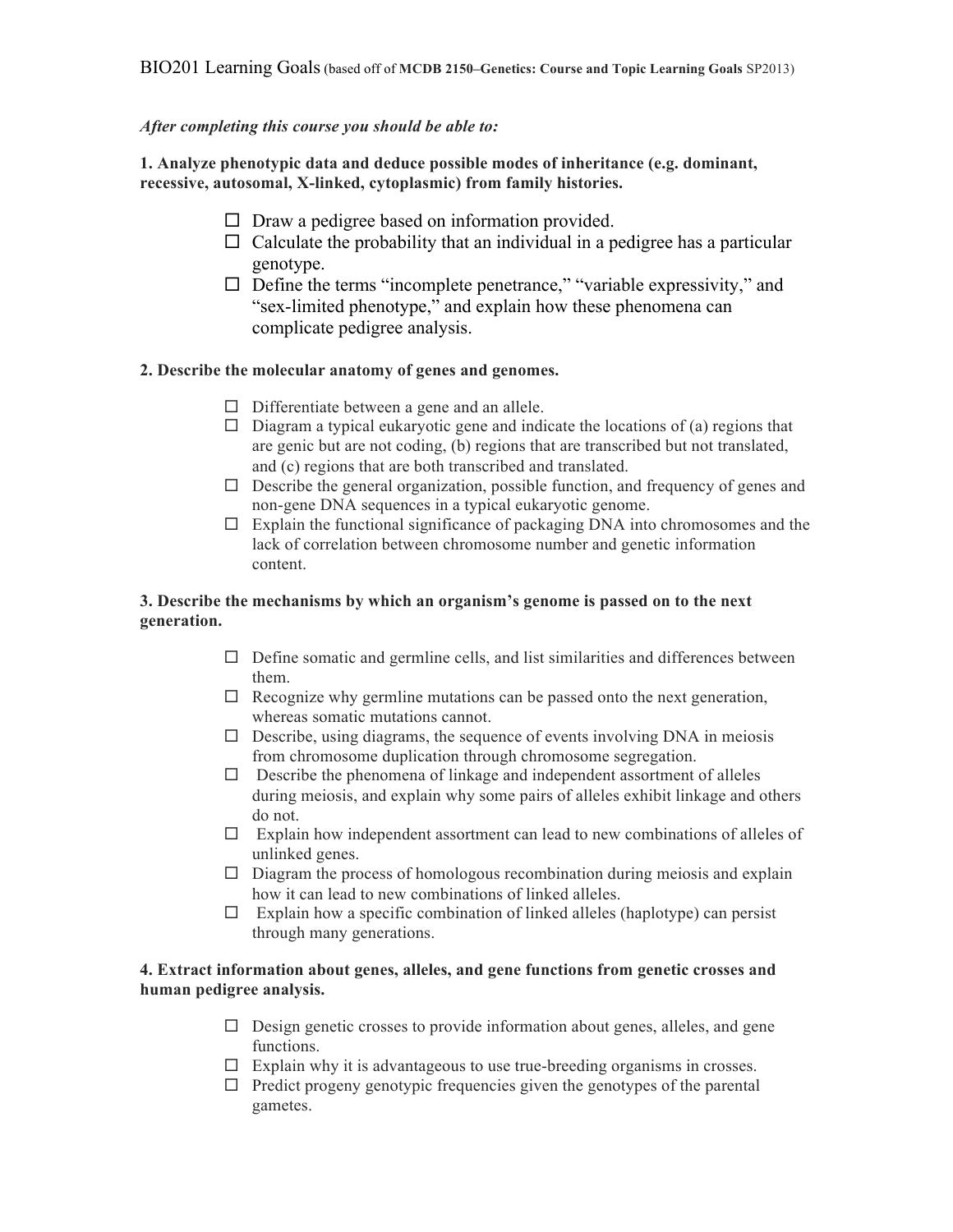- $\Box$  Identify an allele's mode of inheritance from progeny phenotypes.
- $\Box$  Place genes in a functional order based on the phenotypes of double mutants, and explain the assumptions that must be made when interpreting these results.
- $\Box$  Determine gene linkage and genetic map distances by analyzing progeny with recombinant phenotypes.
- $\Box$  Use statistical analysis to determine how well data from a genetic cross or human pedigree analysis fits theoretical predictions.
- $\Box$  Determine if two mutations affect the same gene using complementation tests, and explain the requirements and the basis for interpreting results from these tests.

#### **5. Describe the processes that can influence the frequency of alleles in a population.**

- $\Box$  Determine allele frequencies based on phenotypic data for a population in equilibrium.
- $\Box$  Explain how natural selection and genetic drift can affect the elimination or maintenance of deleterious alleles in a population.

#### **6. Cite examples of gene dosage variation (ploidy), and explain why it affects phenotype.**

- $\Box$  Discuss why alterations in chromosome number can be detrimental.
- $\Box$  Describe the process of X inactivation in mammals, and explain its function.

#### **7. Compare different types of mutations and describe how each can affect genes, mRNA and proteins.**

- $\Box$  Explain, using diagrams, how nucleotide changes result in the alteration of protein activity.
- $\Box$  Explain why some mutations do not affect protein structure or function.
- $\Box$  Describe how deletions, inversions, translocations, and the movement of transpositional elements can affect gene function, gene expression, and genetic recombination.
- $\Box$  Describe how mutations arise and how environmental factors can increase mutation rate. Cite examples of mutations that can be beneficial to organisms.
- $\Box$  Explain why some DNA damage does not result in mutation.
- $\Box$  Distinguish between a DNA replication error and a mutation.
- $\Box$  Explain what is meant by a single-nucleotide polymorphism (SNP) and how SNPs can be used as genetic markers even if they do not affect protein structure or function.

#### **8. Explain the molecular basis at the protein level for allele types with different genetic behaviors.**

- $\Box$  Describe the differences between loss of function and gain of function mutations and their potential phenotypic consequences.
- $\Box$  Predict the most likely effects on protein structure and function of null, reduction-of-function, overexpression, dominant-negative and gain-of-function mutations.

#### **9. Justify the value of studying genetics in organisms other than humans.**

 $\Box$  Explain why it is useful to investigate functions of many human genes by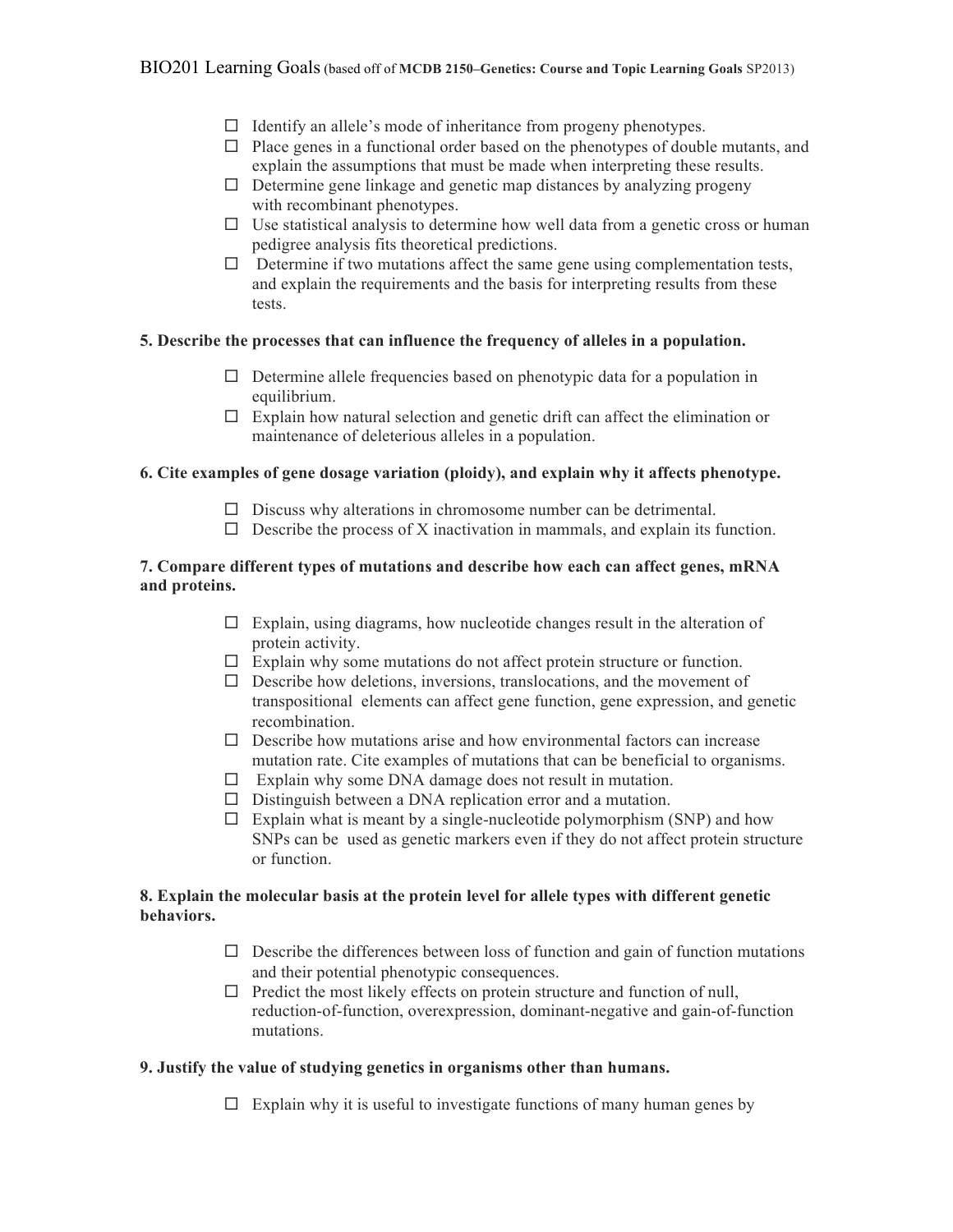studying simple model organisms such as yeast, nematode worms, and fruit flies.

- $\Box$  Describe the benefits and limitations of using model systems to study human diseases.
- $\Box$  Use bioinformatics data to compare homologous genes in different species and infer relative degrees of evolutionary relatedness.

#### **10. Describe the steps that are taken to determine the molecular identity of a human gene that when mutated can underlie a disease.**

- $\Box$  Use information from model organisms to identify candidate genes in humans.
- $\Box$  Use pedigree information and DNA markers to track a disease trait in a family.
- $\Box$  Explain, correctly apply, and interpret results from molecular genetic tools such as DNA sequencing, SNP analysis, and microarrays.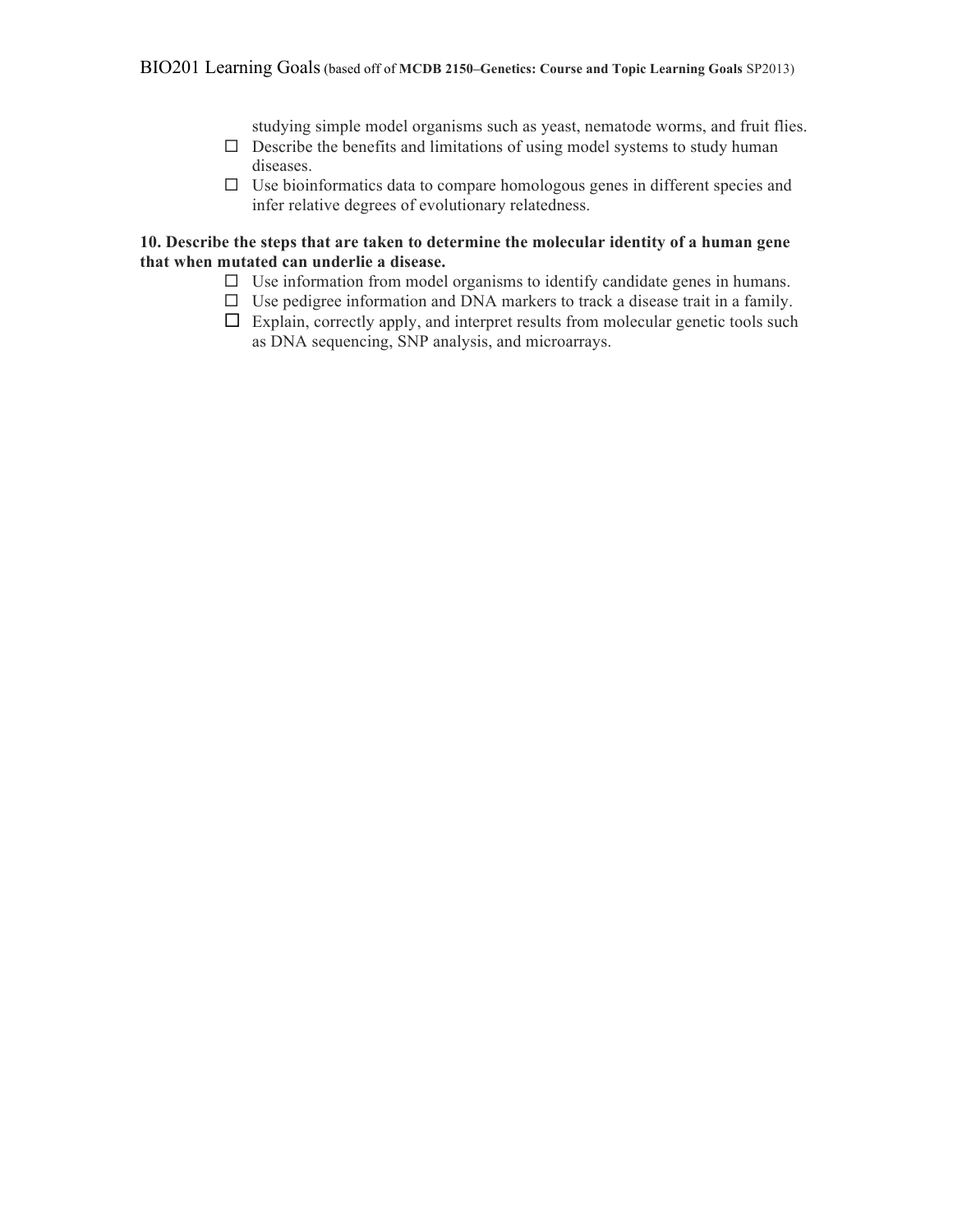| <b>WEEK</b> | <b>DAYS</b>                       | <b>Topic</b>                                                               | Reading<br>**Sanders and Bowman is the<br>Genetics textbook, and is a<br>reference for background, if<br>needed.                                                                                                                                                                                                                                                                                                                                                                 | <b>Assignments</b><br><b>Due</b><br>(Dates on Moodle) |
|-------------|-----------------------------------|----------------------------------------------------------------------------|----------------------------------------------------------------------------------------------------------------------------------------------------------------------------------------------------------------------------------------------------------------------------------------------------------------------------------------------------------------------------------------------------------------------------------------------------------------------------------|-------------------------------------------------------|
| Week 1      | 1/26 (Monday)<br>1/28 (Wednesday) | Week 1: Molecular basis of heredity,<br>variation, evolution, transmission | Chapters 1 and 2 (Sanders and<br>Bowman)<br>Ketchum et al. Novel<br><b>North American</b><br>Hominins, Next<br><b>Generation Sequencing</b><br>of Three Whole Genomes<br>and Associated Studies.<br>2012<br>Kean, Chapter 1, The<br>$\bullet$<br>Violinist's Thumb *See<br>assignment sheet<br>Hofmann, Chapter 1 and<br>2, Writing in the<br><b>Biological Sciences, 2014</b><br>Crick, Central Dogma of<br>Molecular Biology, 1970<br>Prusiner, Nobel Lecture,<br>Prions, 1997 |                                                       |
|             | Lab                               | Lab Safety (1/26)/ Taster Day 1                                            |                                                                                                                                                                                                                                                                                                                                                                                                                                                                                  |                                                       |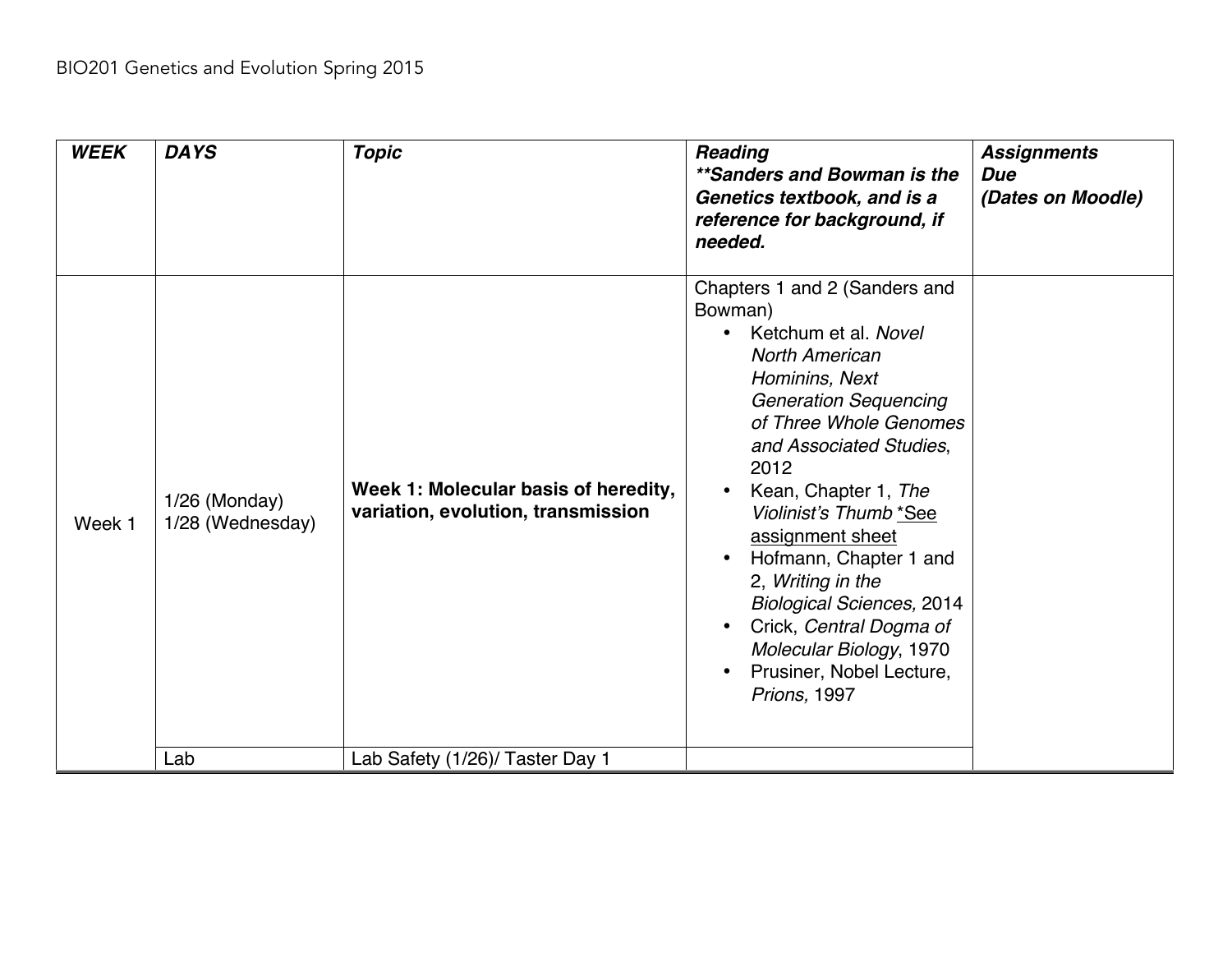| Week 2 | 2/2(Monday)<br>2/4 (Wednesday) | Genetic analysis of quantitative<br>traits, population genetics, genetic<br>drift | Chapters 21 and 2 (Sanders<br>and Bowman)<br>McKay et. al.<br>Mackay, Epistasis and<br>$\bullet$<br>quantitative traits: using<br>model organisms to study<br>gene-gene interactions,<br>2014<br>Mackay et al. The<br>genetics of quantitative<br>traits: challenges and<br>prospects<br>Kowalko et al. Genetic<br>$\bullet$<br>analysis of the loss of<br>schooling behavior in<br>cavefish reveals both<br>sight-dependent and<br>independent mechanisms<br>Linnen et al. Adaptive<br>$\bullet$<br><b>Evolution of Multiple</b><br><b>Traits Through Multiple</b><br><b>Mutations at a Single</b><br>Gene<br>Weber et al. Discrete<br>$\bullet$<br>genetic modules are<br>responsible for complex<br>burrow evolution in<br>Peromyscus mice |  |
|--------|--------------------------------|-----------------------------------------------------------------------------------|-----------------------------------------------------------------------------------------------------------------------------------------------------------------------------------------------------------------------------------------------------------------------------------------------------------------------------------------------------------------------------------------------------------------------------------------------------------------------------------------------------------------------------------------------------------------------------------------------------------------------------------------------------------------------------------------------------------------------------------------------|--|
|--------|--------------------------------|-----------------------------------------------------------------------------------|-----------------------------------------------------------------------------------------------------------------------------------------------------------------------------------------------------------------------------------------------------------------------------------------------------------------------------------------------------------------------------------------------------------------------------------------------------------------------------------------------------------------------------------------------------------------------------------------------------------------------------------------------------------------------------------------------------------------------------------------------|--|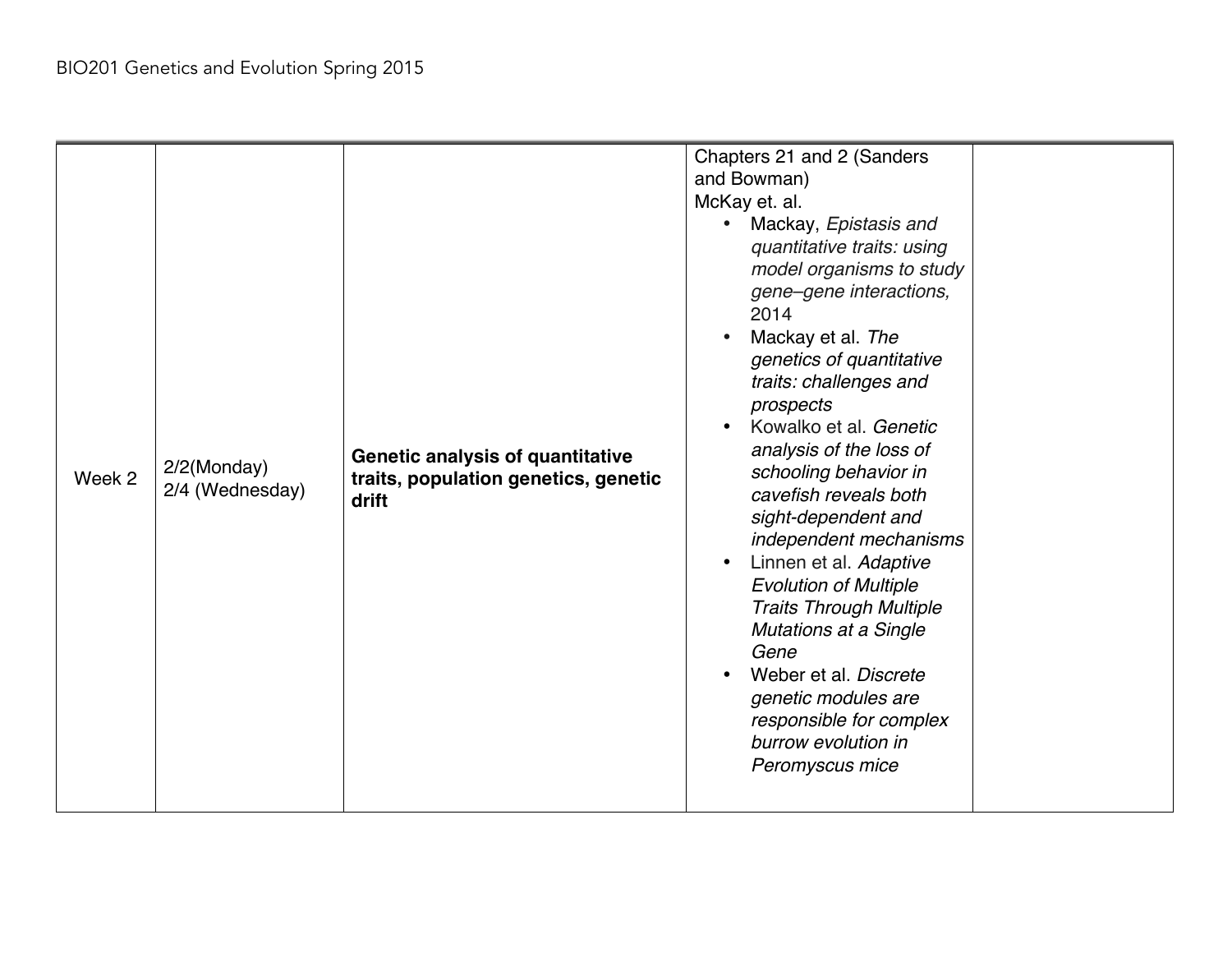|        | Lab                                | Taster Analysis, Drosophila training                                                                             |                    |                                                                 |
|--------|------------------------------------|------------------------------------------------------------------------------------------------------------------|--------------------|-----------------------------------------------------------------|
| Week 3 | $2/9$ (Monday)<br>2/11 (Wednesday) | <b>Genetic analysis of quantitative</b><br>traits, population genetics, genetic<br>drift analysis model building | See previous week. | Peer Editing of<br>Primary lit. analysis<br>(Draft due in class |
|        | Lab                                | D. melanogaster assays<br>Taster wrap up                                                                         |                    | 2/9/15                                                          |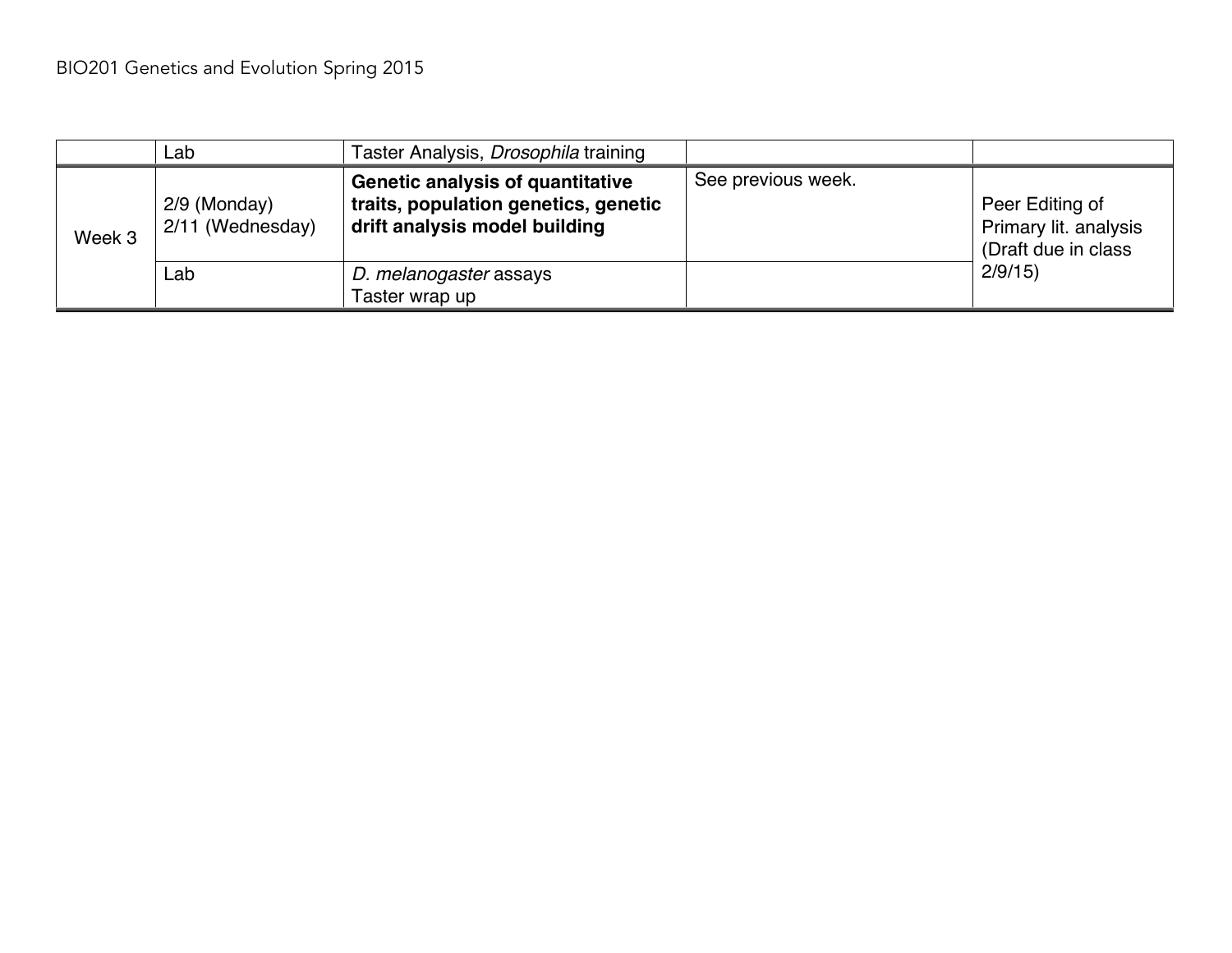| Week 4 | $2/16$ (Monday)<br>2/18 (Wednesday) | Epigenetics                                                     | Herb, Epigenetics as an<br>answer to Darwin's<br>"special difficulty"<br>• Vargas, Did Paul<br><b>Kammerer Discover</b><br>Epigenetic Inheritance? A<br>modern look at the<br>controversial midwife<br>toad experiments<br>Haig, The (Dual) Origin of<br>Epigenetics<br>Foret et al., DNA<br>methylation dynamics,<br>metabolic fluxes, gene<br>splicing, and alternative<br>phenotypes in honey<br>bees<br>Lyko et al., The Honey<br><b>Bee Epigenomes:</b><br>Differential Methylation of<br><b>Brain DNA in Queens</b><br>and Workers | <b>Taster Lab Results</b><br>and Discussion<br>due 2/16/15<br>Refer to Hoffmann<br>For details |
|--------|-------------------------------------|-----------------------------------------------------------------|------------------------------------------------------------------------------------------------------------------------------------------------------------------------------------------------------------------------------------------------------------------------------------------------------------------------------------------------------------------------------------------------------------------------------------------------------------------------------------------------------------------------------------------|------------------------------------------------------------------------------------------------|
|        | Lab                                 | S. cerevisiae set up                                            |                                                                                                                                                                                                                                                                                                                                                                                                                                                                                                                                          |                                                                                                |
|        | 2/23 (Monday)                       | EXAM <sub>1</sub>                                               |                                                                                                                                                                                                                                                                                                                                                                                                                                                                                                                                          |                                                                                                |
| Week 5 | 2/25 (Wednesday)                    | <b>DNA replication, chromosomal</b><br>licensing, cell division | Chapters 4 and 5 (Sanders and<br>Bowman)<br>Week 5: DNA replication,                                                                                                                                                                                                                                                                                                                                                                                                                                                                     |                                                                                                |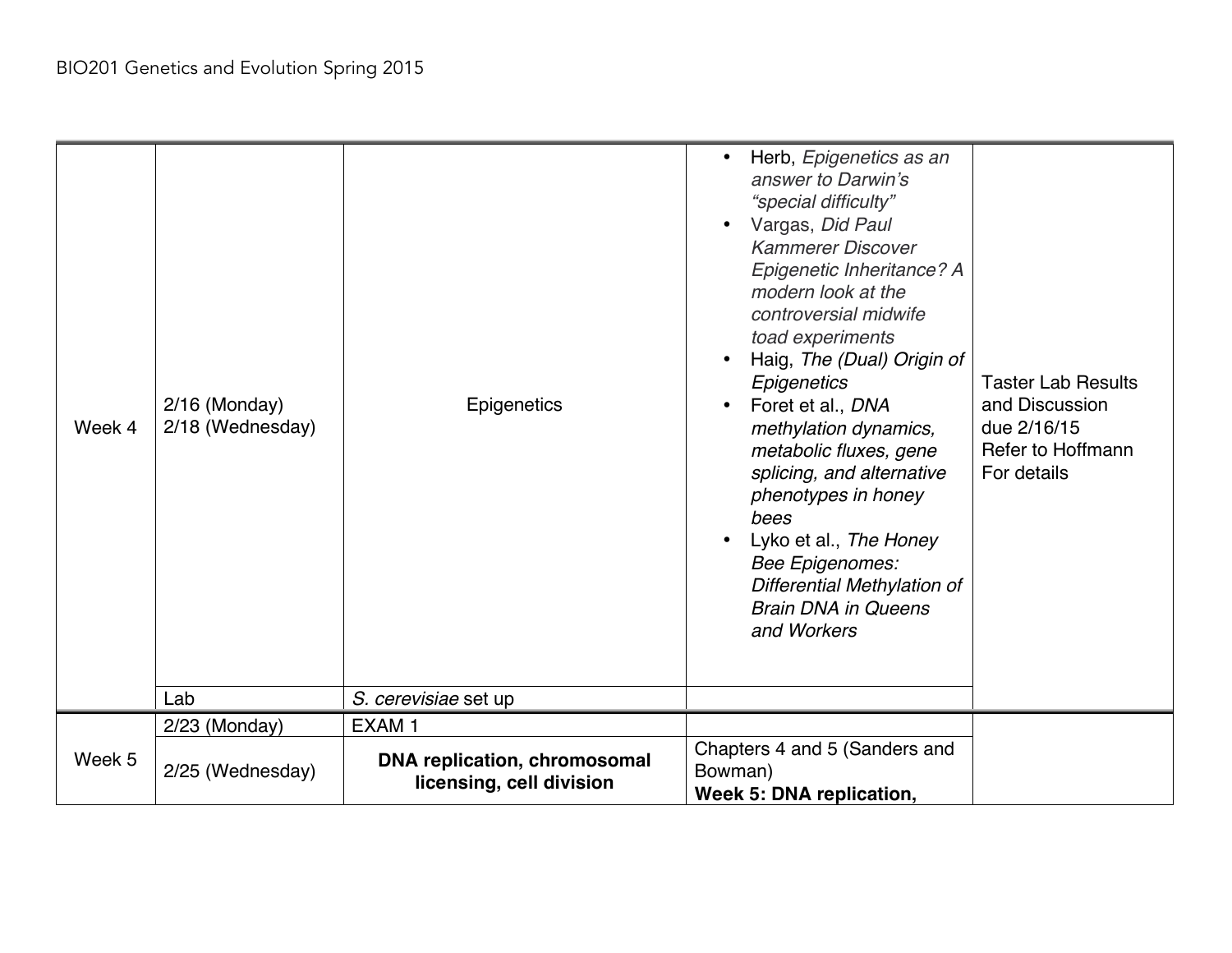| Lab | Yeast analysis/ Drosophila | chromosomal licensing, cell<br>division<br>Kabeche and Compton,<br>Cylin A regulates<br>kinetochore microtubules<br>to promote faithful<br>chromosome segregation<br>Simon and Schwacka<br>The Mcm2-7 Replicative<br>Helicase: A Promising<br><b>Chemotherapeutic Target</b><br>Blow and Dutta (R)<br><b>Preventing Re-</b><br>Replication of<br>Chromosomal DNA<br>Koren et al. Genetic<br>Variation in Human DNA<br><b>Replication Timing</b> |
|-----|----------------------------|-------------------------------------------------------------------------------------------------------------------------------------------------------------------------------------------------------------------------------------------------------------------------------------------------------------------------------------------------------------------------------------------------------------------------------------------------|
|     |                            |                                                                                                                                                                                                                                                                                                                                                                                                                                                 |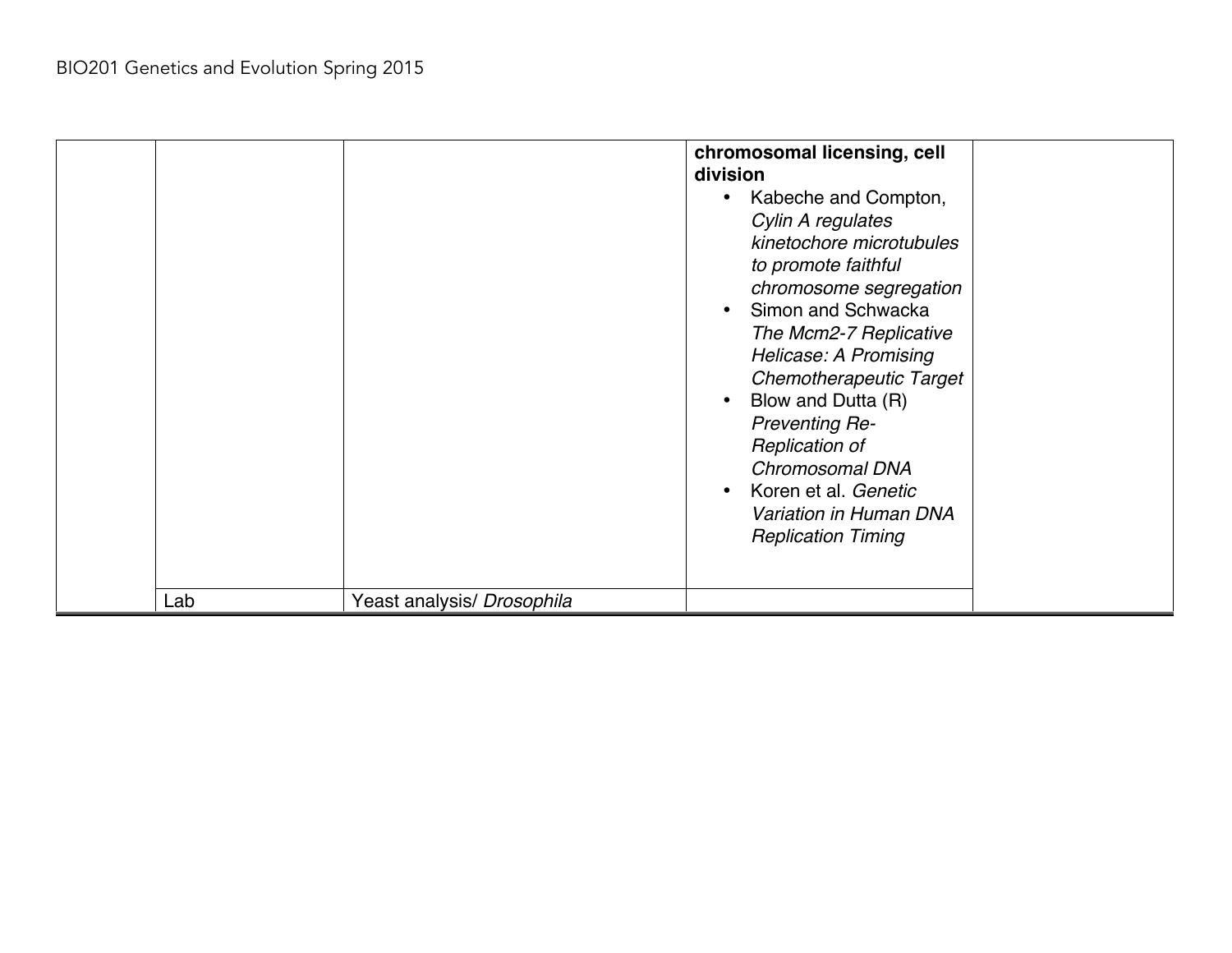| Week 6 | 3/2(Monday)<br>3/4(Wednesday)<br>Lab   | <b>Transcription and Translational</b><br>dynamics<br>Yeast analysis                                                           | Chapters 7, 8, and 9 (Sanders<br>and Bowman)<br>Gingold et al. A Dual<br><b>Programfor Translation</b><br><b>Regulationin Cellular</b><br>Proliferation and<br><b>Differentiation</b><br>Novoa and De Pouplana<br>(R) Speeding with<br>control: codon usage,<br>tRNAs, and ribosomes<br>Novoa et al. A Role for<br>tRNA Modificationsin<br>Genome Structure and<br>Codon Usage<br>Ginglold and Pilpel (R),<br>Determinants of<br>translation efficiency and<br>accuracy | Primary Lit. analysis<br>paper due 3/2/15 |
|--------|----------------------------------------|--------------------------------------------------------------------------------------------------------------------------------|-------------------------------------------------------------------------------------------------------------------------------------------------------------------------------------------------------------------------------------------------------------------------------------------------------------------------------------------------------------------------------------------------------------------------------------------------------------------------|-------------------------------------------|
|        |                                        |                                                                                                                                |                                                                                                                                                                                                                                                                                                                                                                                                                                                                         |                                           |
| Week 7 | 3/9 (Monday)<br>3/12(Wednesday)<br>Lab | <b>Transcription and Translational</b><br>dynamics<br>Drosophila analysis (Make sure your<br>flies are set for spring break!!) | See previous week.                                                                                                                                                                                                                                                                                                                                                                                                                                                      |                                           |
| Week 8 | 3/16 (Monday)<br>3/18 (Wednesday)      | <b>Spring Break!!!</b>                                                                                                         |                                                                                                                                                                                                                                                                                                                                                                                                                                                                         |                                           |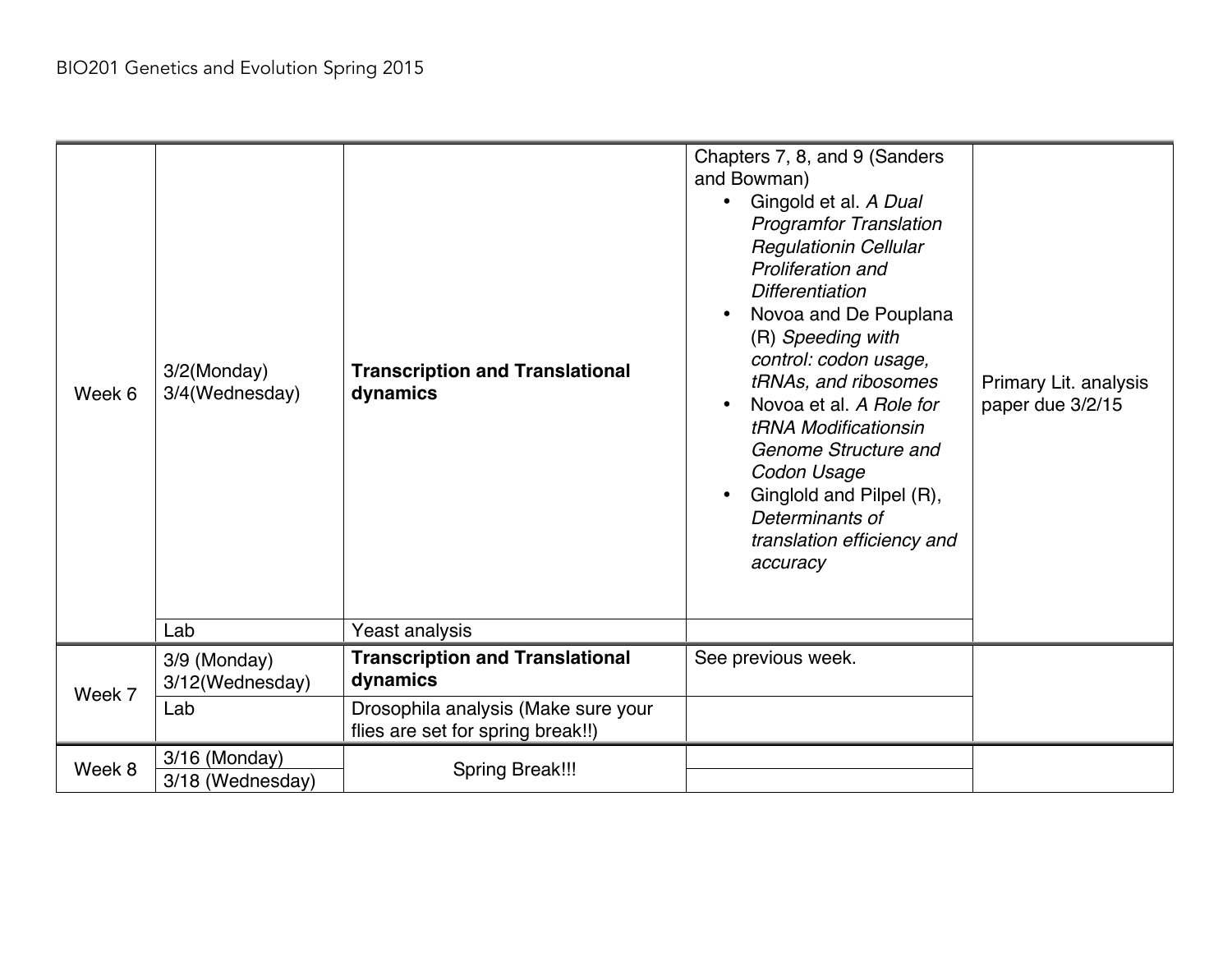|         | Lab                              |                           |                                                                                                                                                                                                                                                                                                                                                                                                                      |                                                                                   |
|---------|----------------------------------|---------------------------|----------------------------------------------------------------------------------------------------------------------------------------------------------------------------------------------------------------------------------------------------------------------------------------------------------------------------------------------------------------------------------------------------------------------|-----------------------------------------------------------------------------------|
| Week 9  | 3/23 (Monday)<br>3/25(Wednesday) | <b>Genetic Regulation</b> | Chapters 14 and 15 (Sanders<br>and Bowman)<br>Radtke and Raj, The role<br>$\bullet$<br>of notch in tumorigenesis:<br>oncogene or tumor<br>suppressor?<br>Matsumoto et al. A<br>functional genomics<br>strategy reveals<br>clockwork orange as a<br>transcriptional regulator<br>of the Drosophila<br>circadian clock<br>Lewis et al. Angelman<br>syndrome imprinting<br>center encodes a<br>transcriptional promoter | <b>Yeast Results and</b><br><b>Discussion</b><br>due 3/25/15<br>Refer to Hoffmann |
|         | Lab                              |                           |                                                                                                                                                                                                                                                                                                                                                                                                                      |                                                                                   |
|         | 3/30 (Monday)                    | Exam 2                    |                                                                                                                                                                                                                                                                                                                                                                                                                      |                                                                                   |
| Week 10 | 4/1 (Wednesday)                  | RNA, gene therapy         | Mand et al. Predictive<br>$\bullet$<br>genetic testing in minors<br>for late-onset conditions:<br>a chronological and<br>analytical review of the<br>ethical arguments.<br>Aiuti et al. Gene therapy                                                                                                                                                                                                                 |                                                                                   |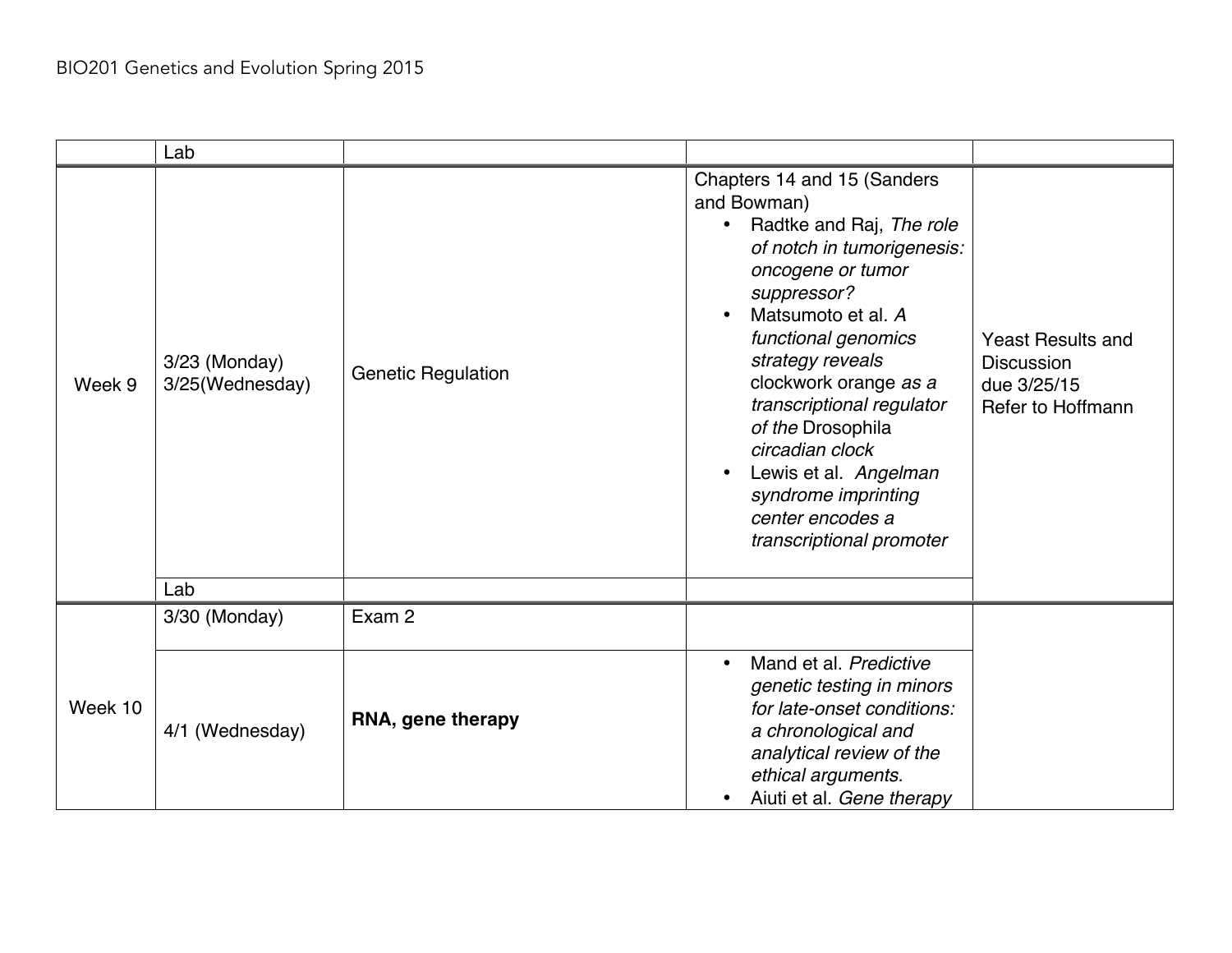|         | Lab                                    |                                               | for immunodeficiency due<br>to adenosine deaminase<br>deficiency.<br>Meng et al Towards a<br>therapy for Angelman<br>syndrome by targeting a<br>long non-coding RNA                                                    |  |
|---------|----------------------------------------|-----------------------------------------------|------------------------------------------------------------------------------------------------------------------------------------------------------------------------------------------------------------------------|--|
| Week 11 | 4/6 (Monday)<br>4/8 (Wednesday)<br>Lab | <b>Mutagenesis and DNA repair</b><br>pathways | Keskin et al. Transcript-<br><b>RNA-templated DNA</b><br>recombination and repair<br>Guo et al. Protein<br>tolerance to random<br>amino acid change                                                                    |  |
| Week 12 | 4/13 (Monday)                          | <b>ENCODE</b>                                 | Graur, On the Immortality<br>of Television Sets:<br>"Function" in the<br>Human Genome<br>According to the<br><b>Evolution-Free Gospel of</b><br><b>ENCODE</b><br>Djebali et al. Landscape<br>of transcription in human |  |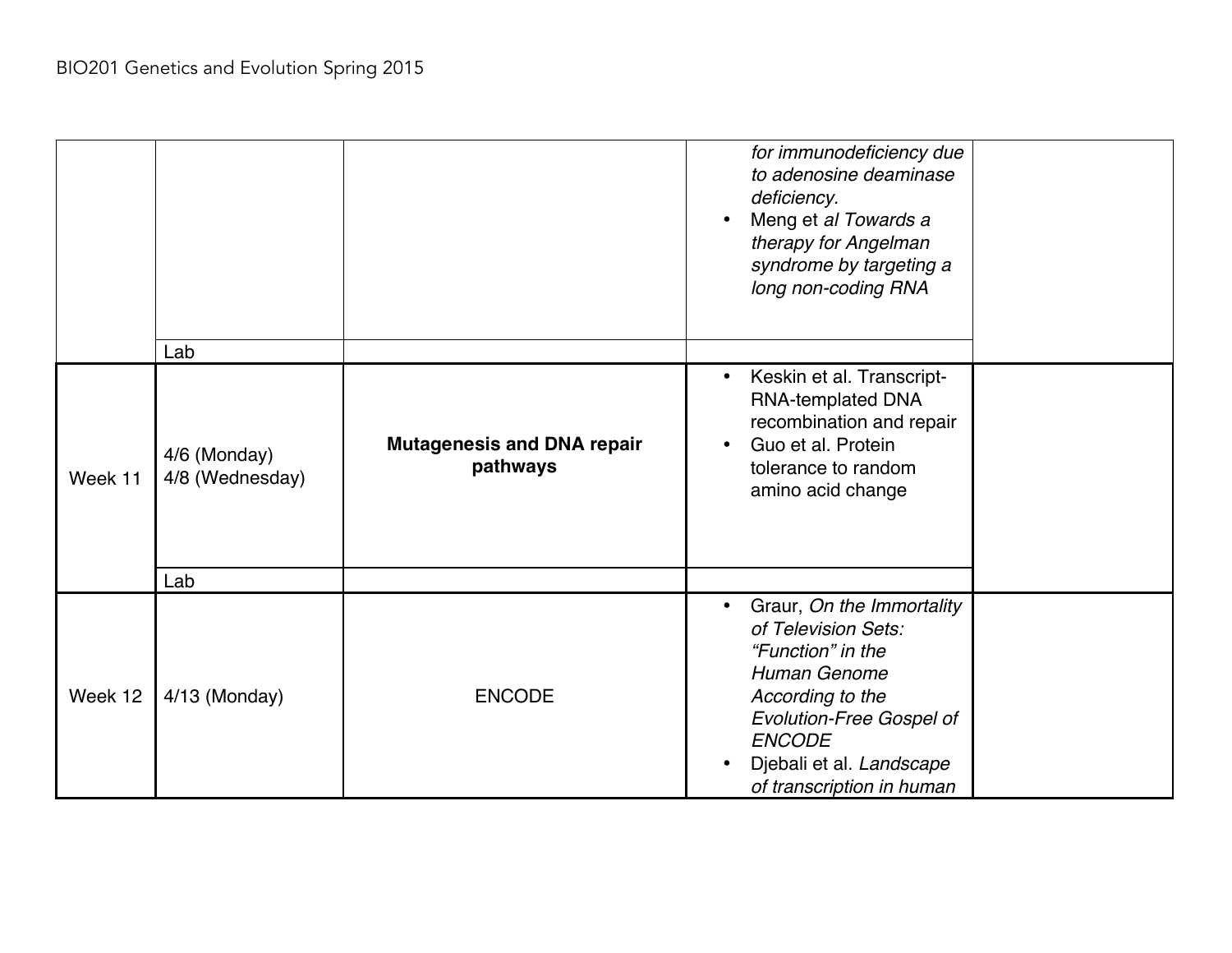|         |                                  |                                  | cells<br>An integrated<br>encyclopedia of DNA<br>elements in the human<br>genome<br>Carninci, Mice in the<br><b>ENCODE Spotlight</b><br>Stergachis et al.<br>$\bullet$<br>Conservation of trans-<br>acting circuitry during<br>mammalian regulatory<br>evolution |                        |
|---------|----------------------------------|----------------------------------|------------------------------------------------------------------------------------------------------------------------------------------------------------------------------------------------------------------------------------------------------------------|------------------------|
|         | 4/15 (Wednesday)<br>Lab          | NO CLASS - Moderation Day        |                                                                                                                                                                                                                                                                  |                        |
| Week 13 | 4/20 (Monday)<br>4/22(Wednesday) | <b>ENCODE</b>                    | See previous week.                                                                                                                                                                                                                                               |                        |
|         | Lab                              |                                  |                                                                                                                                                                                                                                                                  |                        |
|         | 4/27 (Monday)                    | NO CLASS-- ADVISING DAY          |                                                                                                                                                                                                                                                                  | Primary lit analysis 2 |
| Week 14 | 4/29 (Wednesday)                 | <b>Applications and Advances</b> | Chapters 16, 17, 18 (Sanders<br>and Bowman)<br>Annaluru et al. Total<br>Synthesis of a Functional<br>Designer Eukaryotic<br>Chromosome<br>Malyshev et al. A semi-<br>synthetic organism with<br>an expanded genetic                                              | Dud 4/28/15            |